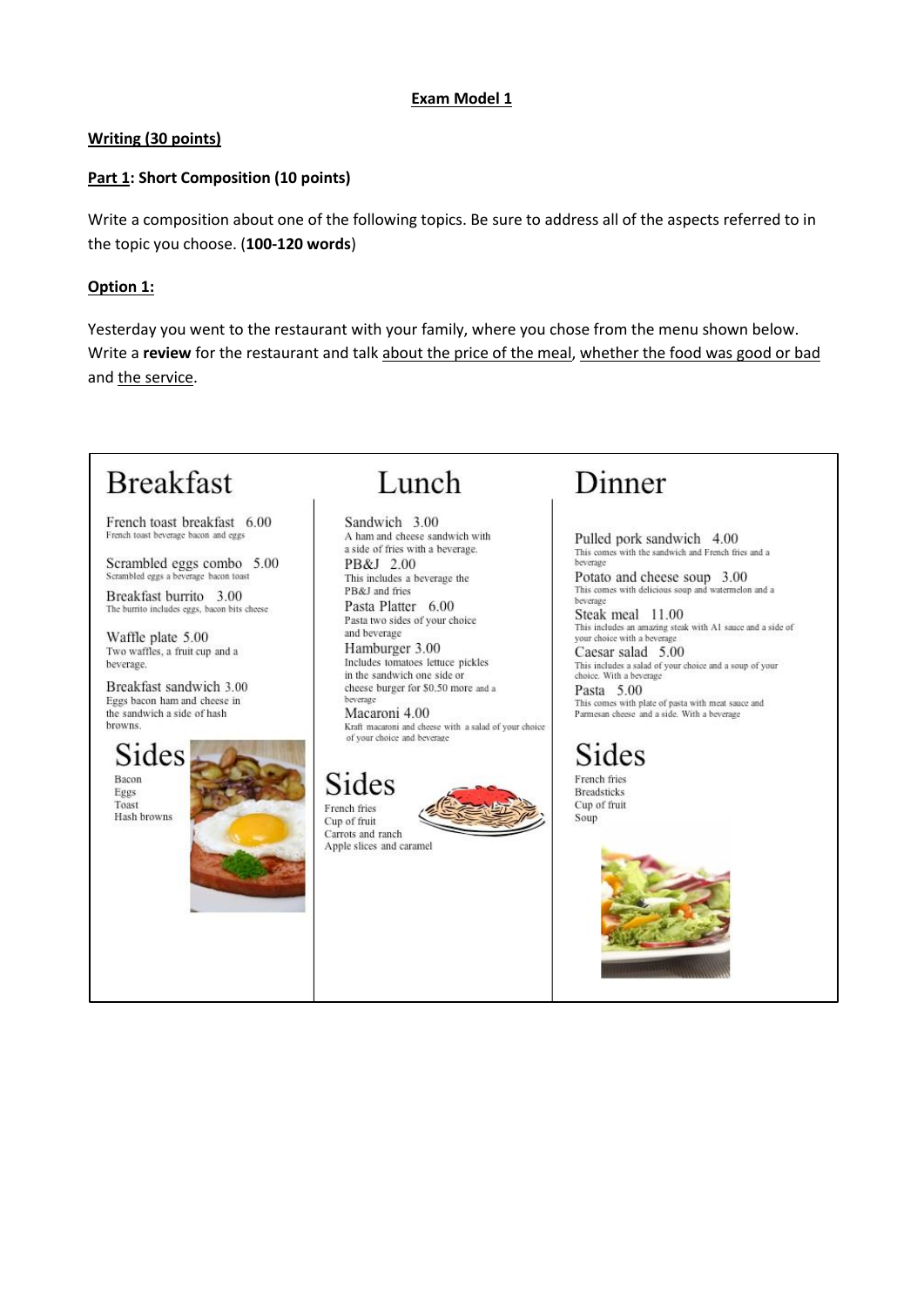### **Option 2:**

Last month you took a trip to Santorini, where you visited the places shown in the picture below. Write an **email** to your friend to tell him/her how you liked these places and what the best part of the trip was.